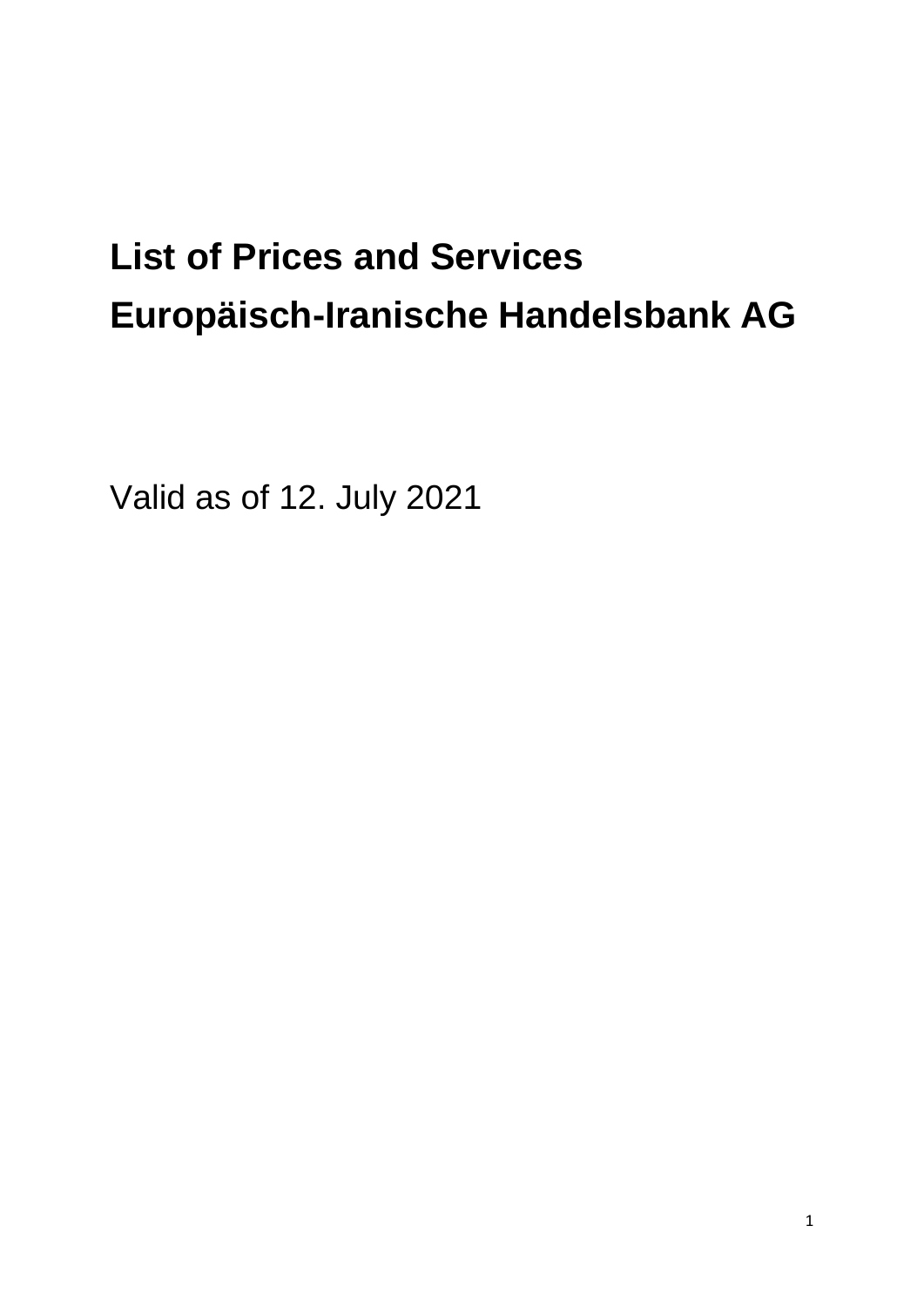## Contents:

| Prices for services in standardized business with private customers<br>(current accounts, savings accounts, loans, bank inquiries, guarantees, foreign bank<br>notes and coins, safes and items for safekeeping, other prices)             |
|--------------------------------------------------------------------------------------------------------------------------------------------------------------------------------------------------------------------------------------------|
| Section B………………………………………………………………4<br>Prices and specifications for payment services (cash deposits and -withdrawals,<br>remittances, direct debits and card payments) and for cheque transactions for<br>private- and corporate customers |
| Prices for investment services and ancillary services for private customers                                                                                                                                                                |
| Prices and charges for the purchase and sale of foreign currencies (private<br>and corporate customers)                                                                                                                                    |
| Conditions for corporate customers                                                                                                                                                                                                         |
| <b>Conditions for banks</b>                                                                                                                                                                                                                |
| Payment conditions / corporate customers                                                                                                                                                                                                   |
| Payment conditions / banks                                                                                                                                                                                                                 |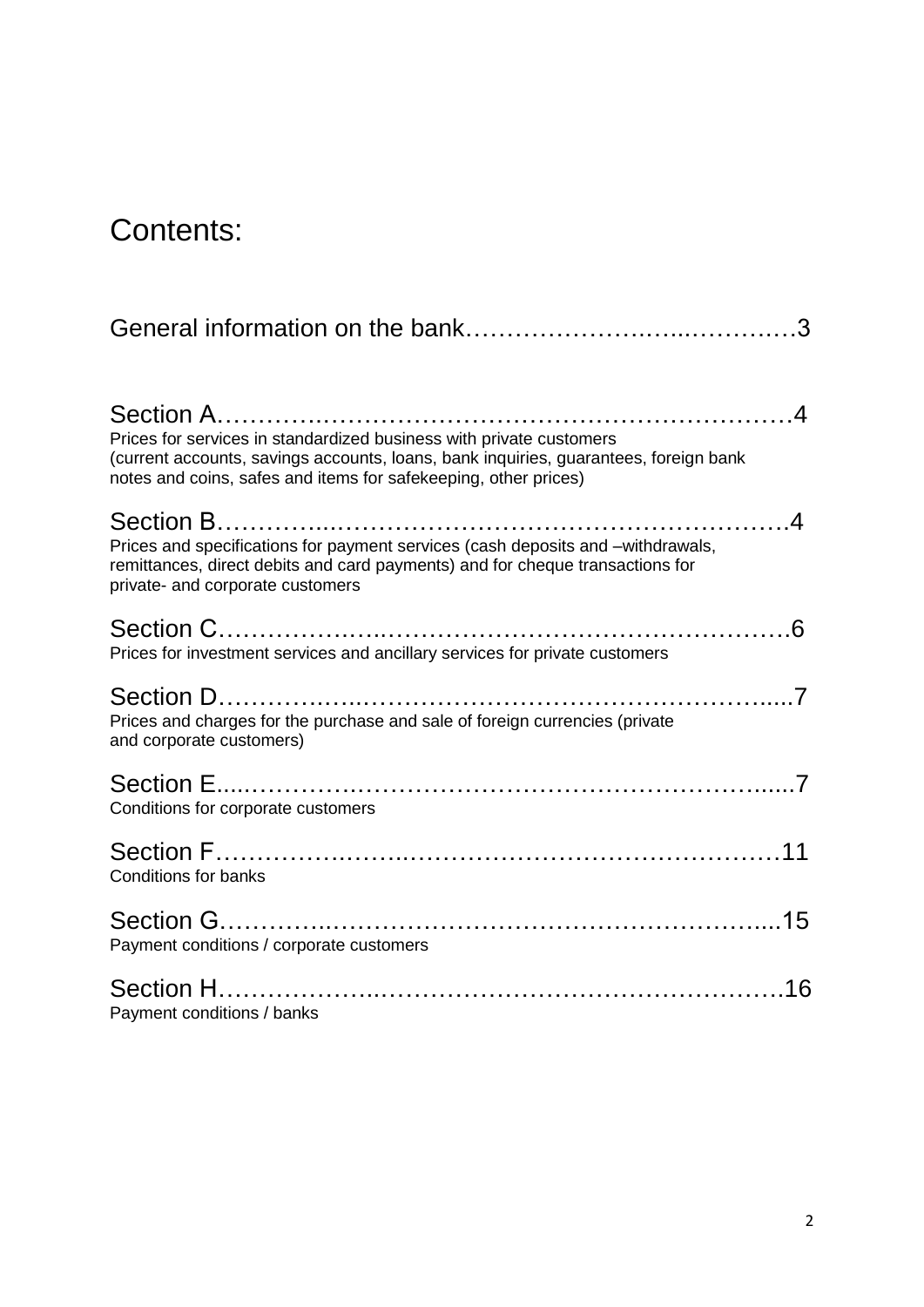## **General information on the bank<sup>1</sup>**

I. Official bank name and address Europäisch-Iranische Handelsbank AG Depenau 2 D-20095 Hamburg Phone: +49 40/32109-0 Fax: +49 40/32109-890 E-Mail: info@eihbank.de Homepage: www.eihbank.de

#### II. Communication with the bank

The bank will notify customers separately of the address of the branch or other bank addresses of relevance to their business relationship with the bank.

#### III. Internal complaints office

Customers may address any complaints to the following contact centre of the bank: Europäische-Iranische Handelsbank AG Beschwerdemanagement Depenau 2 D-20095 Hamburg Phone: +49 40/32109-155 E-Mail: [complaint@eihbank.de](mailto:complaint@eihbank.de)

#### IV. Competent supervisory authority

European Central Bank (ECB) Sonnemannstraße 20 60314 Frankfurt am Main Bundesanstalt für Finanzdienstleistungsaufsicht (BaFin), Graurheindorfer Straße 108, 53117 Bonn, Germany. and Marie-Curie-Str. 24-28, 60439 Frankfurt am Main, Germany. Internet: www.bafin.de BaFin register number: BA48(100068)

#### V. Entry in the German Commercial Register Local Court Hamburg, HRB 14604

#### VI. Contractual language

The contractual languages for the bank's relationship with customers is German or English.

**This document is a convenience translation of the German original. In case of discrepancy between the English and the German version, the German version shall prevail.**

1) Changes of the general information on the bank are set out in our business correspondence or the statement of account.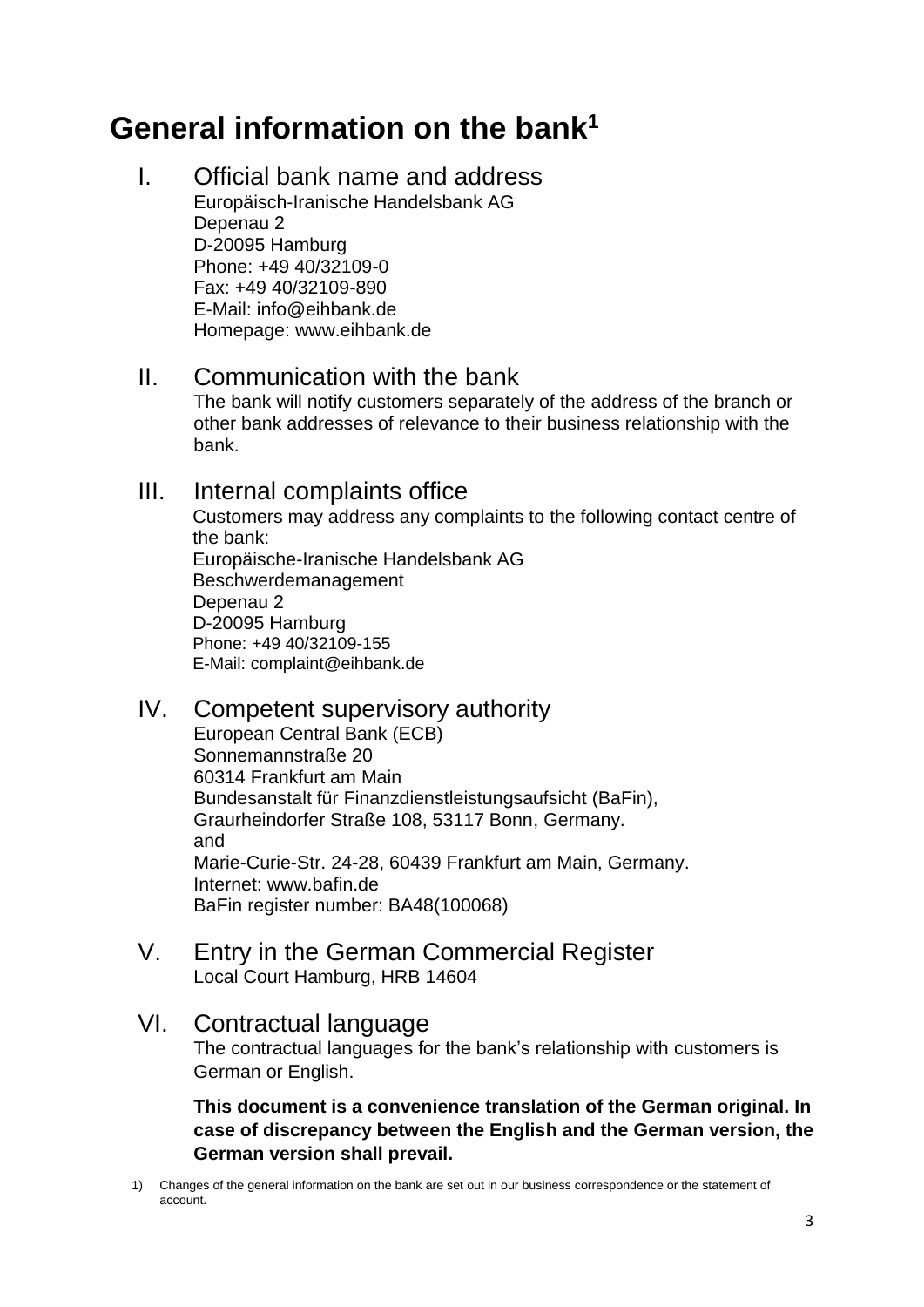# **A. Prices for services in standardized business with private customers**

(current accounts, savings accounts, loans, bank inquiries, guarantees, foreign bank notes and coins, safes and items for safekeeping, other prices)

Not applicable, since eihbank does not offer services in standardized business with private customers.

# **B.**

# **Prices and specifications for payment services (cash deposits and -withdrawals, remittances, direct debits and card payments) and for cheque transactions for private- and corporate customers**

- I. Cash deposits and -withdrawals
	- 1. Bank business days for cash deposits at the counters

Not applicable since eihbank does not offer cash deposits and –withdrawals

- 2. Cash withdrawals
	- a. Cash withdrawals by payment cards presented at the counters of other payment service providers
	- b. Cash withdrawals by payment cards at automated teller machines (ATMs) of other payment service providers

Not applicable since eihbank does not offer payments cards.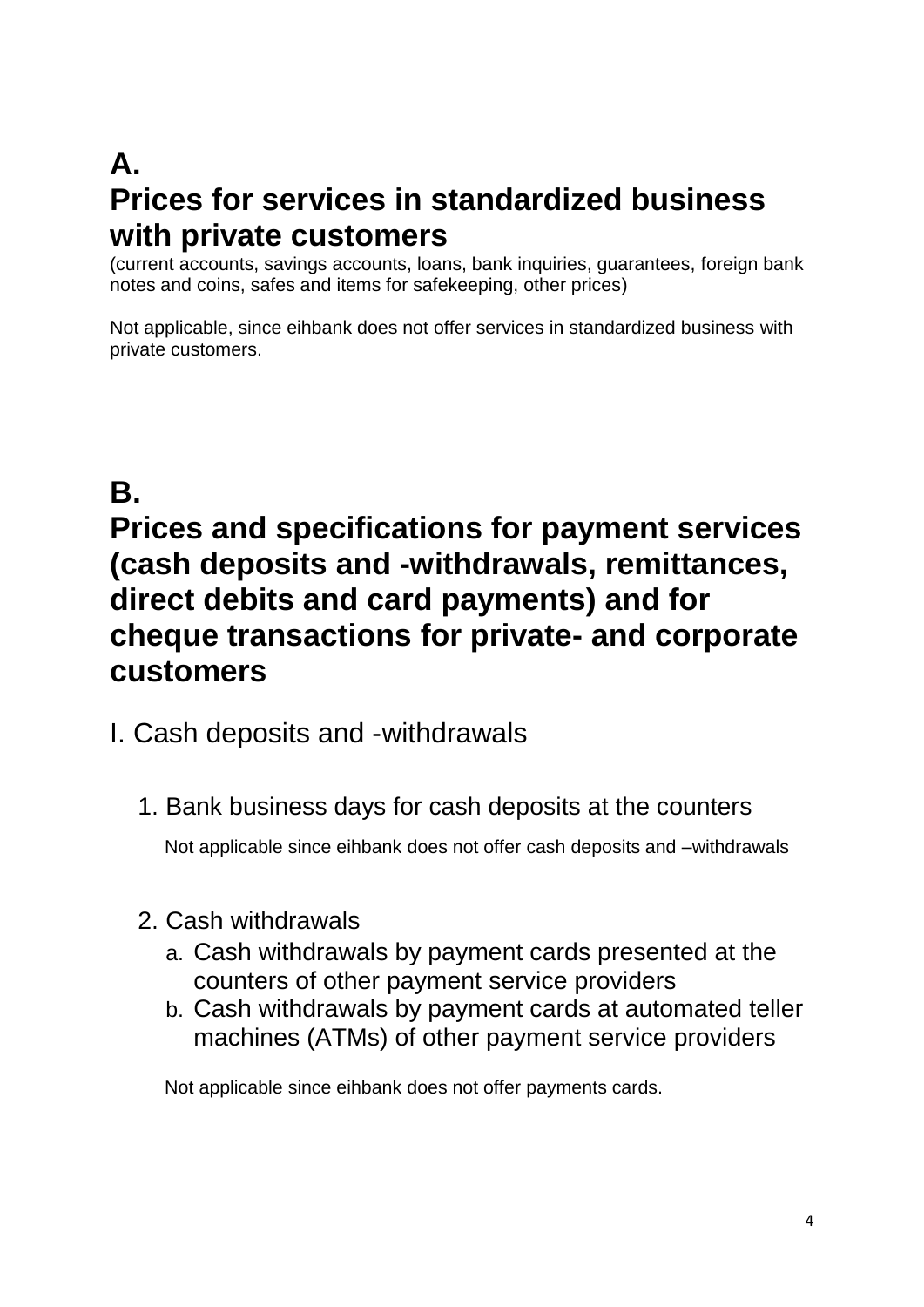#### II. Remittances

#### 1. Bank business days for remittances

A business day is any day on which the payment service provider involved in the execution of a payment transaction carries out the business operations required for the execution of payment transactions. The bank carries out the business operations required for the execution of payment transactions on all working days, with the exception of:

- Saturdays
- December  $24<sup>th</sup>$  and December  $31<sup>st</sup>$
- Working days on which the account-holding office of the Bank has closed due to local circumstances (e.g. works meeting) and these days have been announced in good time in advance.
- 2. Remittances within Germany and to other member states of the European Economic Area (EEA)<sup>2</sup> and other SEPA countries<sup>3</sup> in Euro or in other EEA- und SEPA-currencies<sup>4</sup>

#### 2.1 Payment orders

#### **a. Cut-off time(s) for payment orders**

| .<br>– paper-based orders       | 10.00 a.m. on bank business days |
|---------------------------------|----------------------------------|
| – paperless orders <sup>5</sup> | 11.00 a.m. on bank business days |

2. Banks 09.00 a.m. on bank business days

#### **b. Execution periods**

The bank is obliged to ensure that the remittance amount is received by the payee's payment service provider at the latest as set out below:

| paperless orders in EUR   |  |
|---------------------------|--|
| paper-based orders in EUR |  |

Maximum one business day Maximum two business days

#### **Payment Orders in other EEA- and SEPA-currencies are not offered currently.**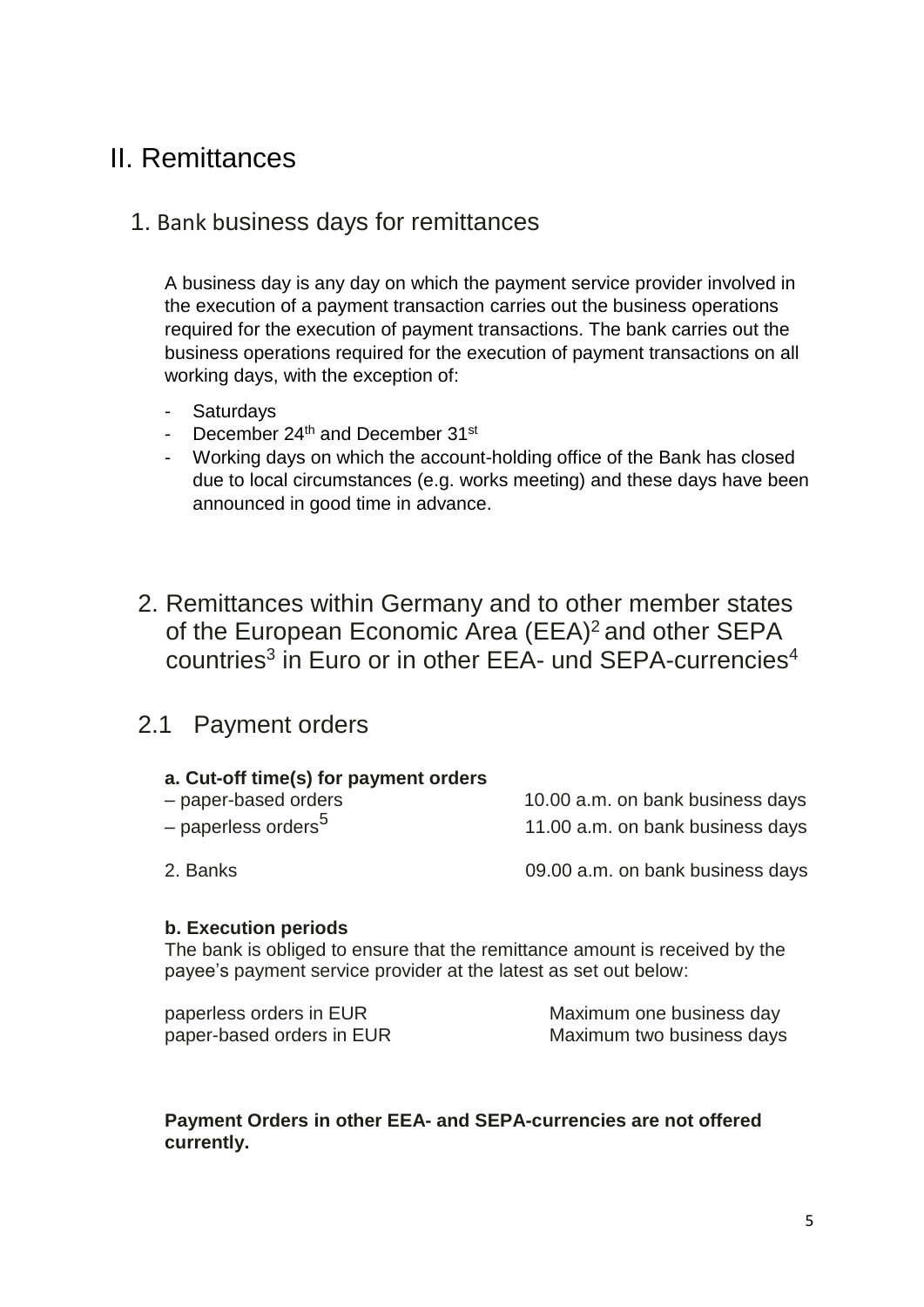#### **c. Fees for the execution of payment orders**

- SEPA-Payments (in EUR within the European Economic Area) are free of charge.

#### - TARGET and SWIFT payments see chapters "G" and "H"

2) The European Economic Area is currently composed of the EU member states Austria, Belgium, Bulgaria, Croatia, Cyprus, Czech Republic, Denmark, Estonia, Finland, France (including French Guiana, Guadeloupe, Martinique, Mayotte, La Réunion), Germany, Greece, Hungary, Ireland, Italy, Latvia, Lithuania, Luxembourg, Malta, Netherlands, Poland, Portugal, Romania, Slovakia, Slovenia, Spain and Sweden together with Iceland, Liechtenstein and Norway. 3) Other SEPA countries and territories: Guernsey, Isle of Man, Jersey, Monaco, Saint-Pierre & Miquelon, San Marino, Switzerland and the United Kingdom of Great Britain and Northern Ireland.

#### III. Direct debits

Not applicable since eihbank does not offer direct debits.

#### IV. Payment cards

Not applicable since payment cards are not offered by eihbank without exception.

#### V. Cheques

Not applicable since cheques are not offered by eihbank without exception.

# **C. Prices for investment services and ancillary services for private customers**

Not applicable since eihbank does not offer investment services.

<sup>4)</sup> EEA- and SEPA-currencies at present: Euro, Pound Sterling, Bulgarian Lev, Croatian Kuna, Czech Koruna, Danish Krone, Hungarian Forint, Icelandic Krona, Norwegian Krone, Polish Zloty, Romanian Leu, Swedish Krona, Swiss Franc. 5) Payment orders submitted by means of online banking.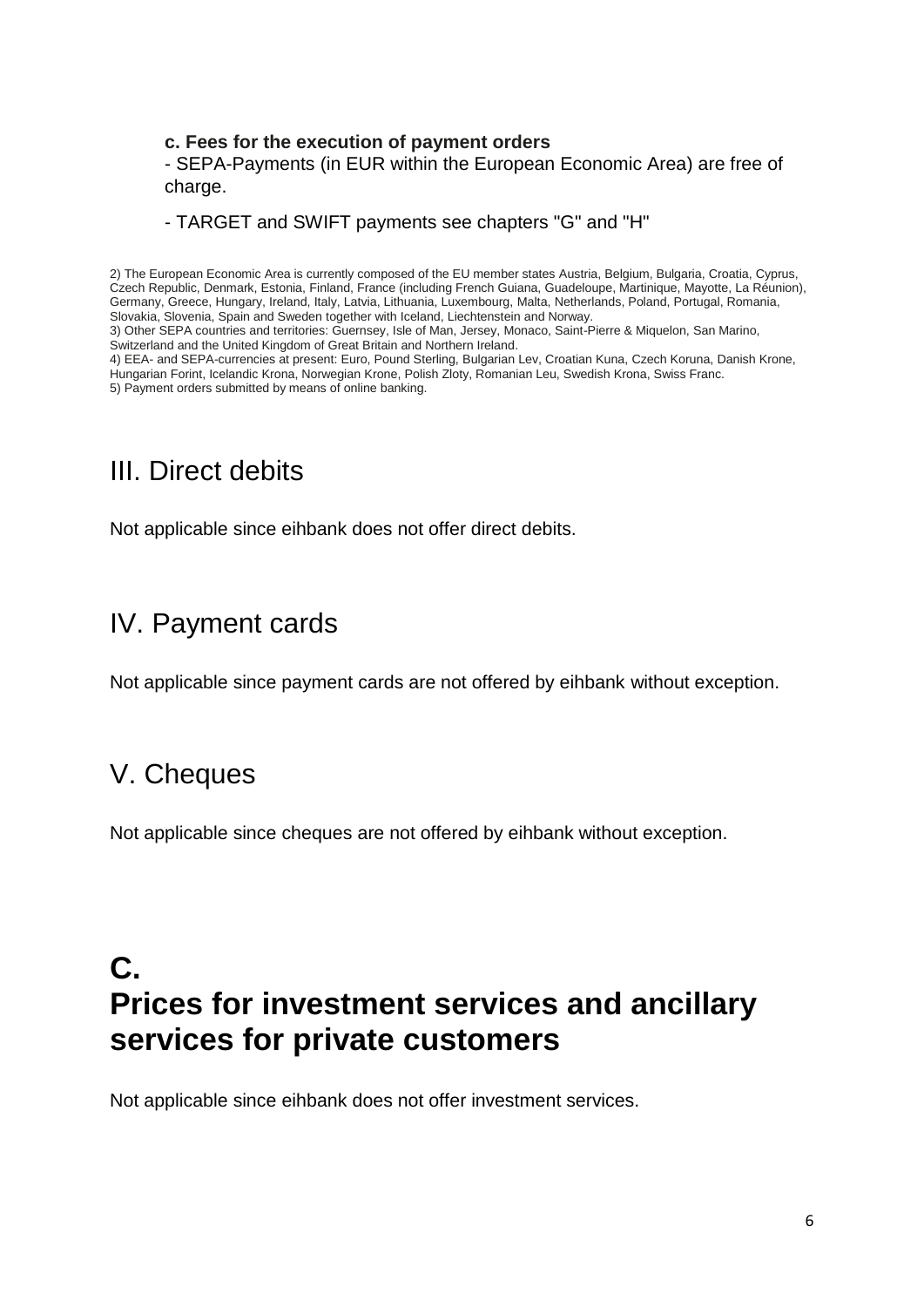# **D. Prices and charges for the purchase and sale of foreign currencies (private and corporate customers)**

#### Exchange rates for currency transactions of private customers

Not applicable since eihbank does not offer foreign exchange trading to private customers.

#### Exchange rates for currency transactions of corporate customers

By arrangement

# **E. Conditions for corporate customers**

#### I. Account services

Deposit fee on EUR ledger credit balances 0,700 % p.a.

Credit Interest 0,000 % p.a. Debit Interest 9,000 % p.a. Overdraft Interest 200 % p.a.

Use of online banking (sms-tan) included in maintenance fee

Maintenance fee EUR 25,00 per month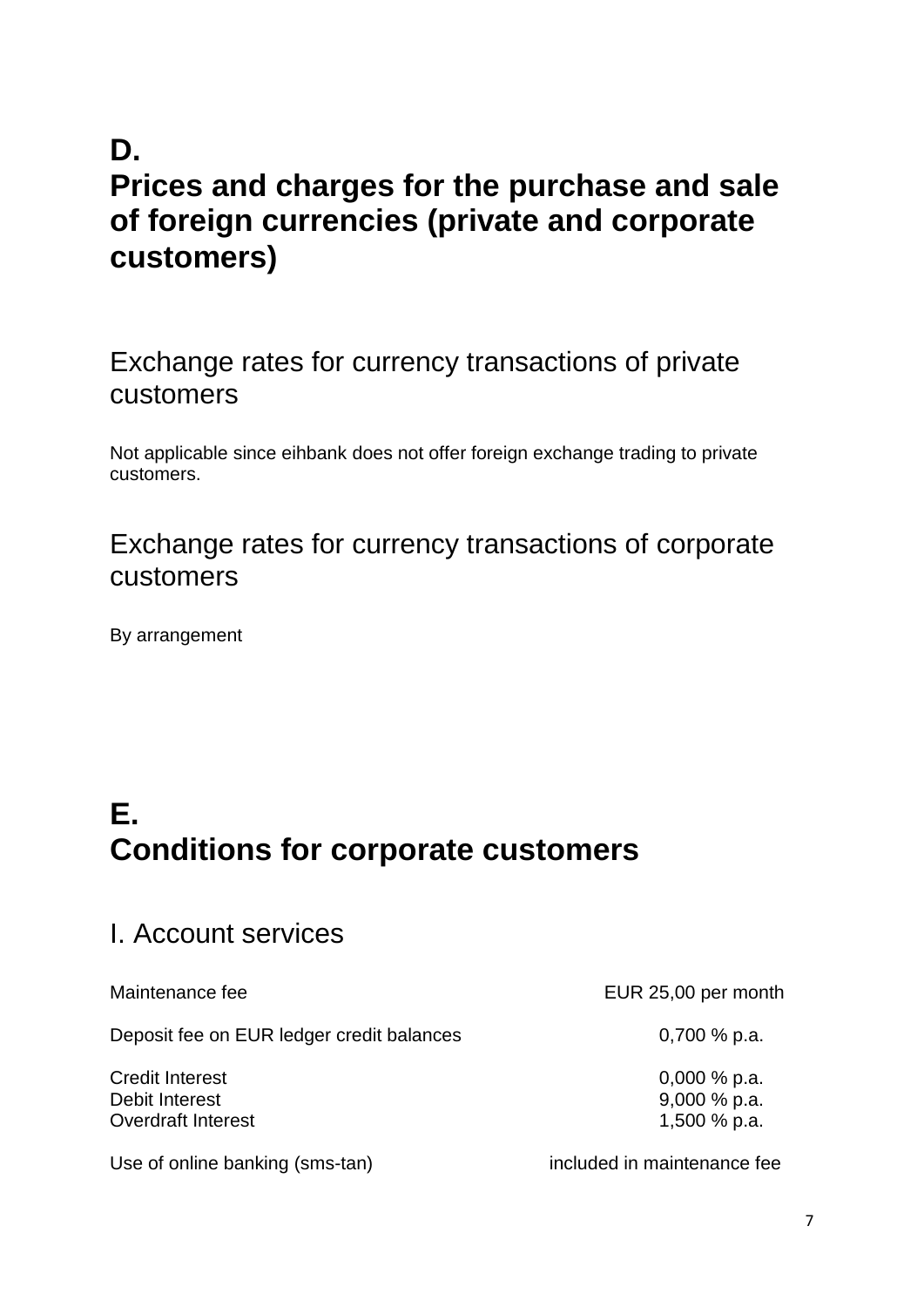Account reporting

| Statement of account in agreed type<br>and frequency                                                                                                                  | included in maintenance fee |
|-----------------------------------------------------------------------------------------------------------------------------------------------------------------------|-----------------------------|
| Balance/transaction enquiry                                                                                                                                           | EUR 25,00 per item          |
| Debit / Credit advices                                                                                                                                                | EUR 10,00 per item          |
| Confirmation of balances (in addition to quarterly<br>statements)                                                                                                     | EUR 50,00 per item          |
| Issuing of duplicate copies of statements of account<br>and other documents at the customer's request<br>(if the bank already fulfilled its Information obligations): |                             |
| Statement/document date more than 12 months ago                                                                                                                       | EUR 15,00 per item          |
| Statement/document date up to 12 months ago                                                                                                                           | EUR 5,00 per item           |
| Detailed compilation of liabilities<br>(based on efforts involved)                                                                                                    | EUR 100,00 min.             |
| Balance confirmation for the annual report                                                                                                                            | EUR 200,00                  |
| Enquiries for checking address                                                                                                                                        | EUR 20,00 per request       |
| <b>Enquiries for further details</b>                                                                                                                                  | EUR 25,00 per request       |
| <b>Further services</b>                                                                                                                                               | by arrangement              |

### II. Documentary credits / Export

Applicable is the latest edition of the UCP FOR DOCUMENTARY CREDITS, published by the International Chamber of Commerce in Paris.

| Documentary commission      | 0,150% EUR 150,00 min. |
|-----------------------------|------------------------|
| Handling commission         | 0,150% EUR 150,00 min. |
| Amendment commission (each) | EUR 125,00             |
| Pre-advice commission       | EUR 85,00              |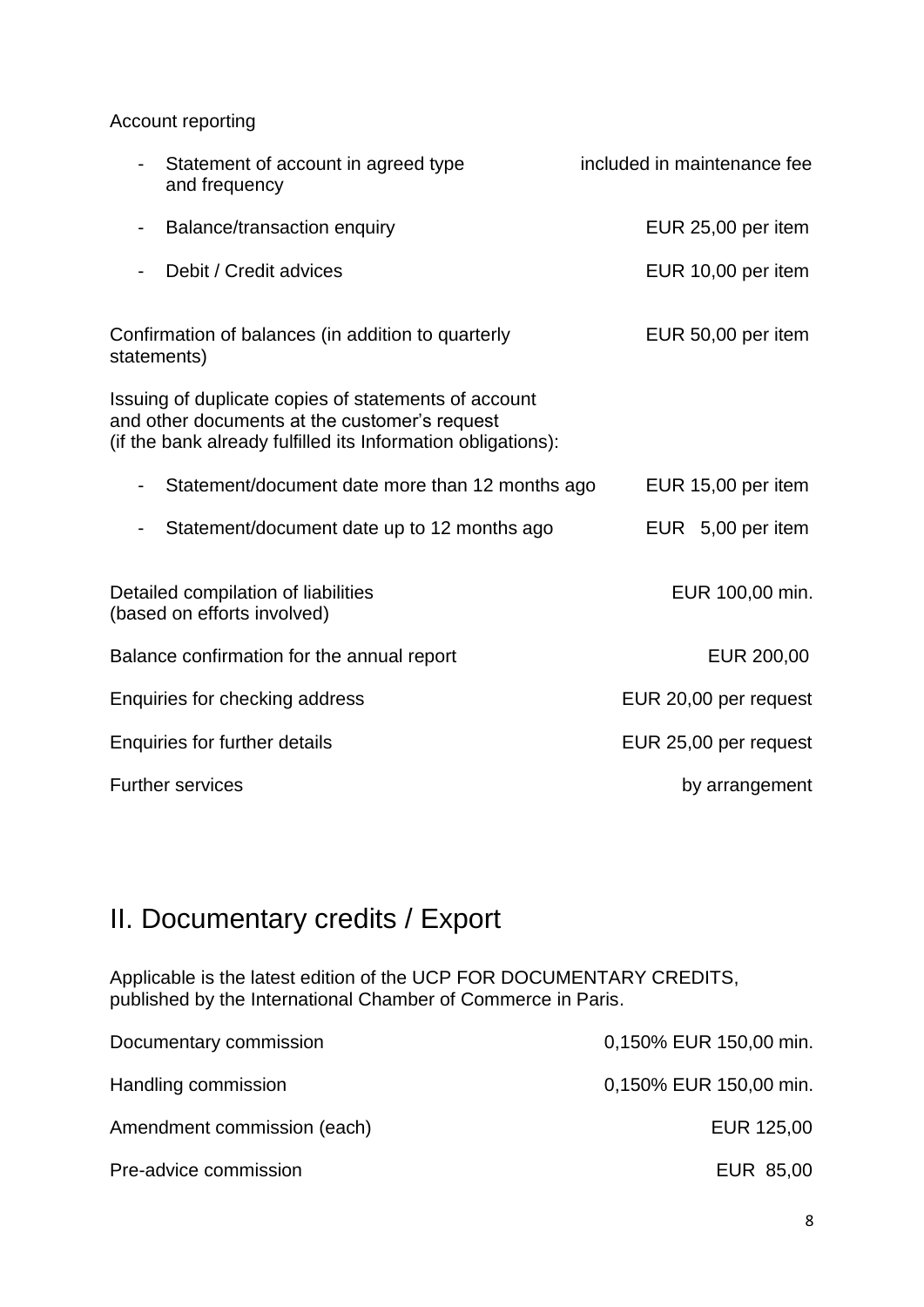Postage / courier / telephone **EUR** 250,00

SWIFT / Fax (each) EUR 22,50

Advising commission 0,100% EUR 150,00 min., EUR 500,00 max.

Supervising commission 0,100% EUR 150,00 min., EUR 500,00 max.

Assignment commission 0,125% EUR 100,00 min., EUR 1.000,00 max.

Pre-checking commission for documents **EUR** 300,00 min. depending on time and effort

Discrepancy fee for documents EUR 75,00

### III. Transferable L/C

Contrary to art. 38g UCP 600 term up to 3 months 6.000 min. term up to 6 months 6000 to 6 months 6000 to 500,000 min. for each further month 0,150% EUR 250,00 min.

Transfer commission 0,200% EUR 100,00 min. as per art. 38g UCP 600 0,200% EUR 100,00 min.

### IV. Cash against documents / documentary collection / Export

Cash against documents / documentary collection / 0,300% EUR 300,00 min. Export

Applicable is the latest edition of the UNIFORM RULES FOR COLLECTIONS, published by the International Chamber of Commerce in Paris.

Special handling fee cash against documents / documentary collection extensive that the extensive EUR 750,00

### V. Bank to bank reimbursement

Reimbursement commission 0,075% EUR 150,00 min., EUR 500,00 max.

SWIFT / Telecharge **EUR 22,50**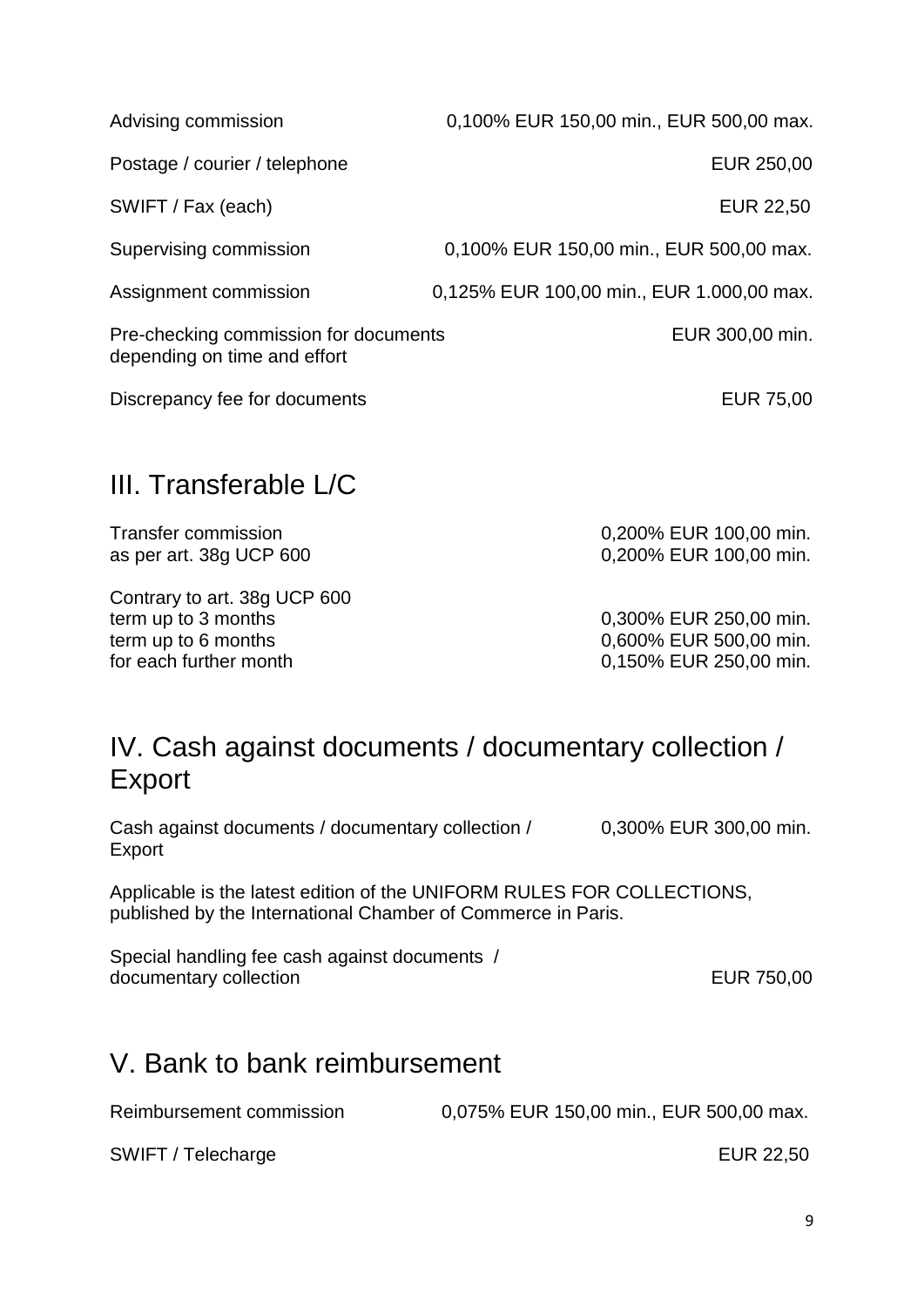#### VI. Documentary credits / Import

Applicable is the latest edition of the UNIFORM RULES FOR DOCUMENTARY CREDITS, published by the International Chamber of Commerce in Paris.

| Documentary commission                                                | 0,150% EUR 150,00 min. |
|-----------------------------------------------------------------------|------------------------|
| Handling commission                                                   | 0,300% EUR 300,00 min. |
| Amendment commission (each)                                           | EUR 125,00             |
| Discrepancy fee for documents                                         | <b>EUR 75,00</b>       |
| Pre-checking commission for documents<br>Depending on time and effort | EUR 300,00 per set     |
| Postage, courier, telephone                                           | EUR 250,00             |
| SWIFT / Fax (each)                                                    | <b>EUR 22,50</b>       |
| Irrevocability charge up to 3 months                                  | 0,300% EUR 250,00 min. |
| Irrevocability charge up to 6 months                                  | 0,600% EUR 500,00 min. |
| Irrevocability charge for each further month                          | 0,150% EUR 250,00 min. |
| Deferred payment commission per month                                 | 0,125% EUR 100,00 min. |
| Pre-advice commission                                                 | EUR 85,00              |

### VII. Cash against documents / documentary collection / Import

Cash against documents / documentary collection / 0,300% EUR 300,00 min. Import

### VIII. Guarantees

| For handling guarantees (without our responsibility) |            |
|------------------------------------------------------|------------|
| - Advising commission                                | EUR 150,00 |
| - Amendment fee                                      | EUR 100,00 |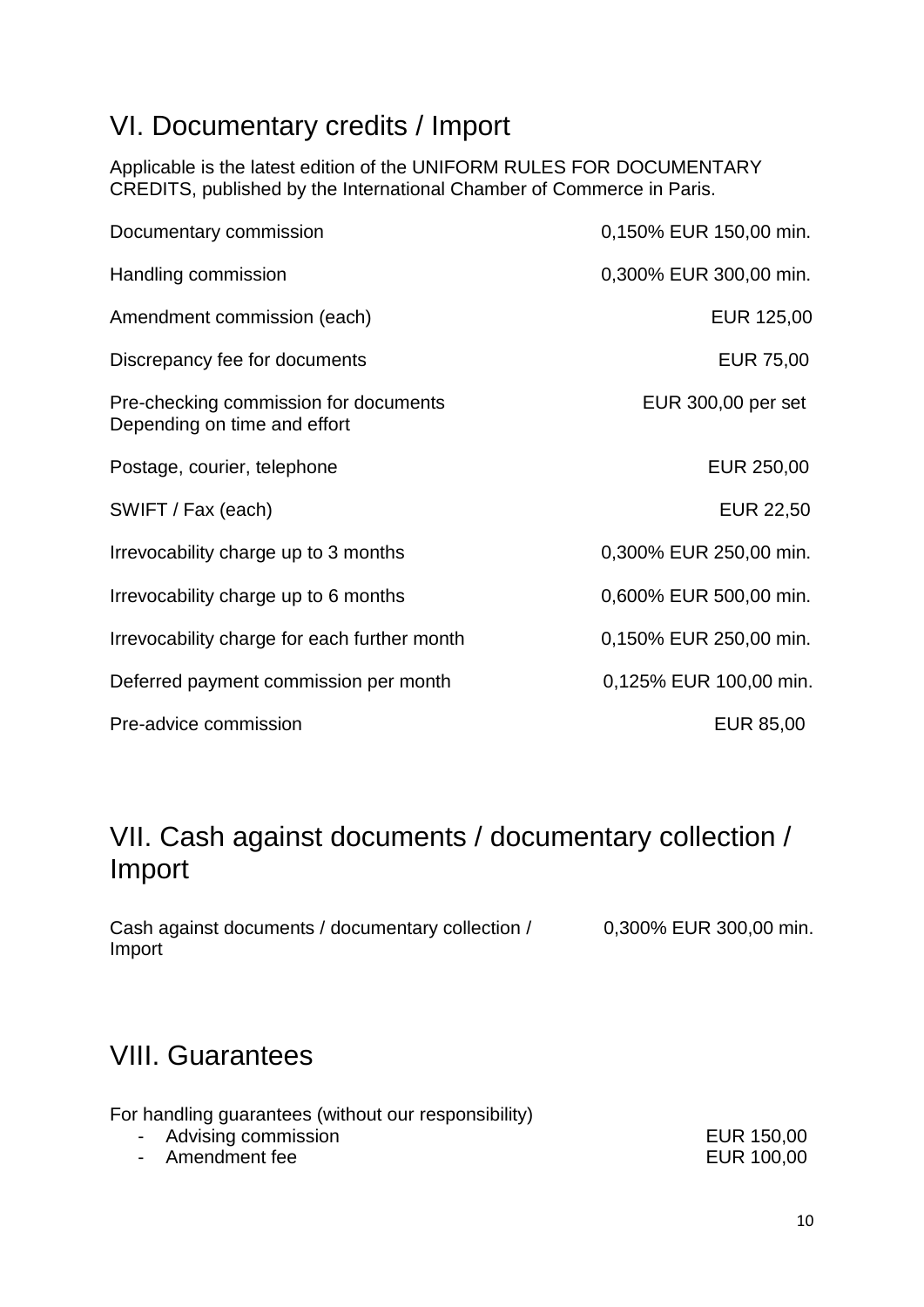For issuance of guarantees and counter guarantees - Issuance commission **EUR** 300,00 - Amendment fee EUR 150,00 SWIFT- / post- / courier charges extending the state of the EUR 50,00 Guarantee commission as per individual agreement EUR 300,00 min.

# **F. Conditions for banks**

### I. Account services

| Maintenance fee                                                                                                 | by arrangement         |
|-----------------------------------------------------------------------------------------------------------------|------------------------|
| Deposit fee on EUR ledger credit balances                                                                       | $0,700\%$ p.a.         |
| Credit / debit interest                                                                                         | by arrangement         |
| Account reporting                                                                                               | by arrangement         |
| Confirmation of balances (in addition to quarterly<br>statements)                                               | EUR 50,00 per item     |
| Detailed compilation of liabilities<br>(based on efforts involved)                                              | EUR 100,00 min.        |
| Balance confirmation for the annual report<br>(requested by banks or their auditors)                            | EUR 200,00             |
| Enquiries concerning items within 180 days<br>from the date of entry                                            | EUR 50,00 per enquiry  |
| Enquiries concerning items which date back more<br>than 180 days and/or involve time consuming<br>investigation | EUR 100,00 per enquiry |
| Enquiries for further details                                                                                   | EUR 25,00 per enquiry  |
| <b>Further services</b>                                                                                         | by arrangement         |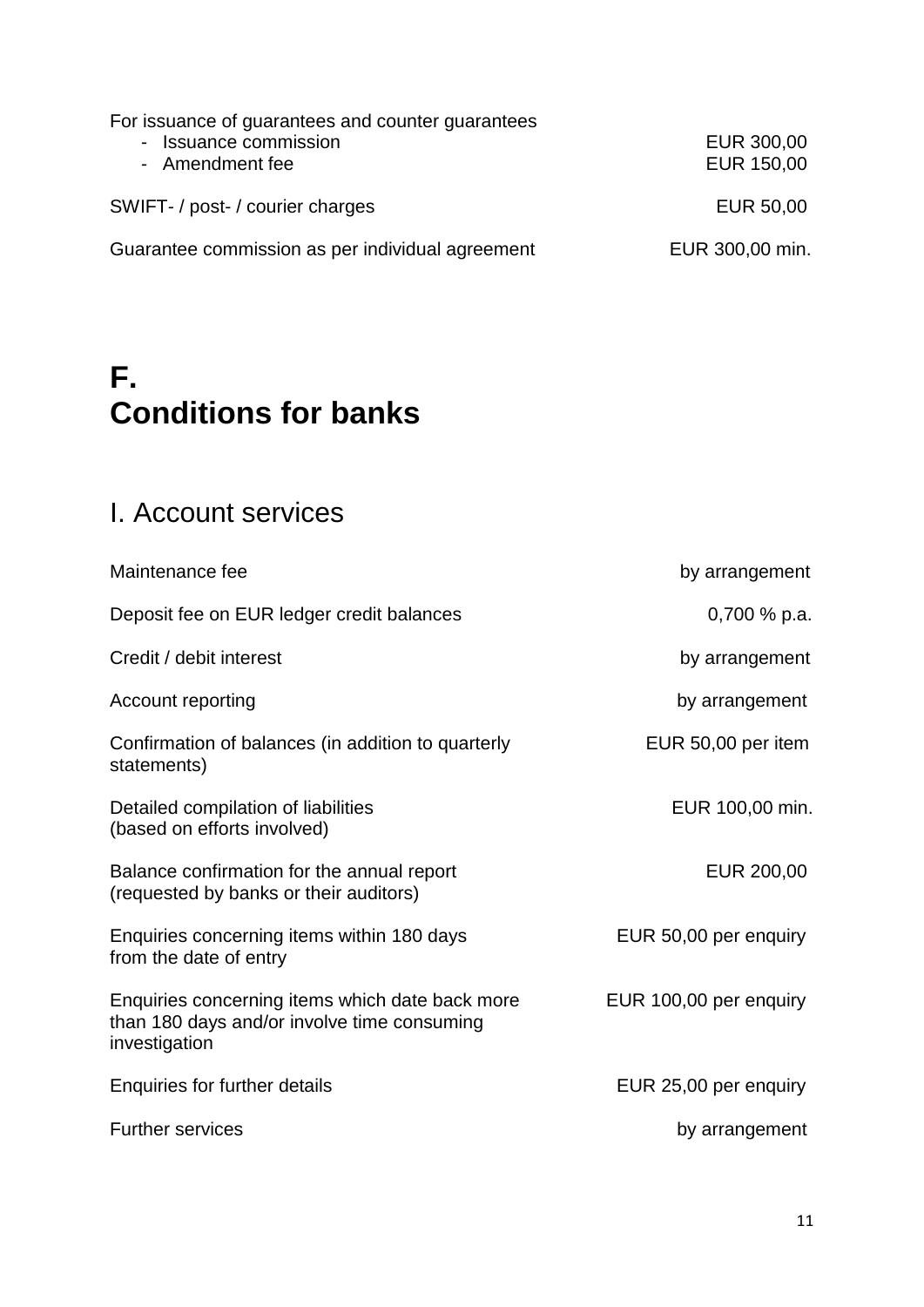## II. Documentary credits / Export

Applicable is the latest edition of the UNIFORM RULES FOR DOCUMENTARY CREDITS, published by the International Chamber of Commerce in Paris.

| Documentary commission                                                | 0,150% EUR 150,00 min.                    |
|-----------------------------------------------------------------------|-------------------------------------------|
| Handling commission                                                   | 0,150% EUR 150,00 min.                    |
| Amendment commission (each)                                           | EUR 125,00                                |
| Pre-advice commission                                                 | EUR 85,00                                 |
| Advising commission                                                   | 0,100% EUR 150,00 min., EUR 500,00 max.   |
| Postage / courier / telephone                                         | EUR 250,00                                |
| SWIFT / Fax (each)                                                    | EUR 22,50                                 |
| Supervising commission                                                | 0,100% EUR 150,00 min., EUR 500,00 max.   |
| Assignment commission                                                 | 0,125% EUR 100,00 min., EUR 1.000,00 max. |
| Pre-checking commission for documents<br>depending on time and effort | EUR 300,00 min.                           |
| Discrepancy fee for documents                                         | <b>EUR 75,00</b>                          |

### III. Transferable L/C

| Transfer commission<br>as per art. 38g UCP 600 | 0,200% EUR 100,00 min.<br>0,200% EUR 100,00 min. |
|------------------------------------------------|--------------------------------------------------|
| Contrary to art. 38g UCP 600                   |                                                  |
| term up to 3 months                            | 0,300% EUR 250,00 min.                           |
| term up to 6 months                            | 0,600% EUR 500,00 min.                           |
| for each further month                         | 0,150% EUR 250,00 min.                           |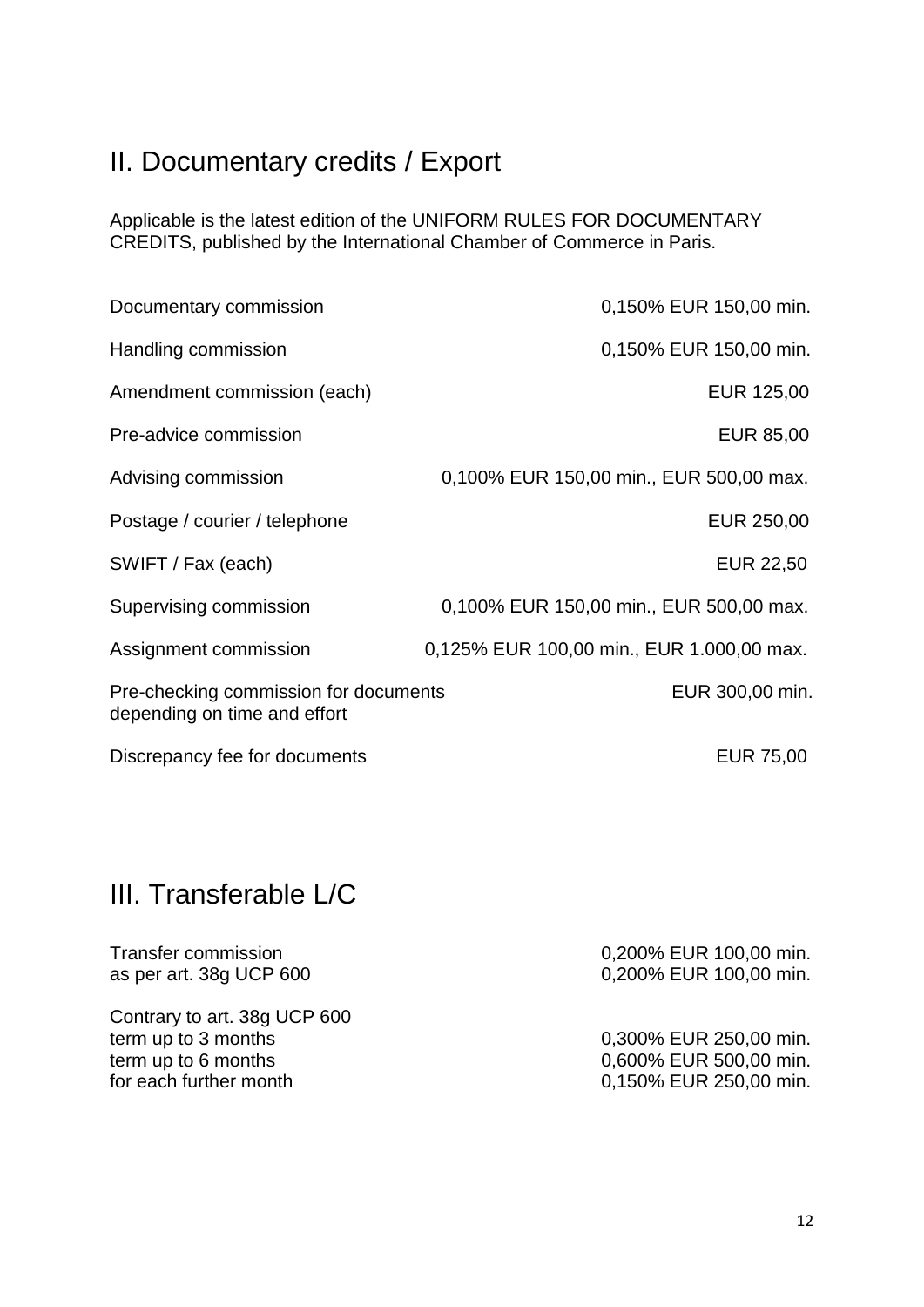#### IV. Cash against documents / documentary collection / Export

Cash against documents / documentary collection / 0,300% EUR 300,00 min. Export

#### V. Bank to bank reimbursement

Reimbursement commission 0,075% EUR 150,00 min., EUR 500,00 max.

SWIFT / Telecharge **EUR 22,50** 

### VI. Documentary credits / Import

Applicable is the latest edition of the UNIFORM RULES FOR DOCUMENTARY CREDITS, published by the International Chamber of Commerce in Paris.

| Documentary commission                                                | 0,150% EUR 150,00 min. |
|-----------------------------------------------------------------------|------------------------|
| Handling commission                                                   | 0,300% EUR 300,00 min. |
| Amendment commission (each)                                           | EUR 125,00             |
| Discrepancy fee for documents                                         | <b>EUR 75,00</b>       |
| Pre-checking commission for documents<br>Depending on time and effort | EUR 300,00 per set     |
| Postage, courier, telephone                                           | EUR 250,00             |
| SWIFT / Fax (each)                                                    | <b>EUR 22,50</b>       |
| Irrevocability charge up to 3 months                                  | 0,300% EUR 250,00 min. |
| Irrevocability charge up to 6 months                                  | 0,600% EUR 500,00 min. |
| Irrevocability charge for each further month                          | 0,150% EUR 250,00 min. |
| Deferred payment commission per month                                 | 0,125% EUR 100,00 min. |
| Pre-advice commission                                                 | EUR 85,00              |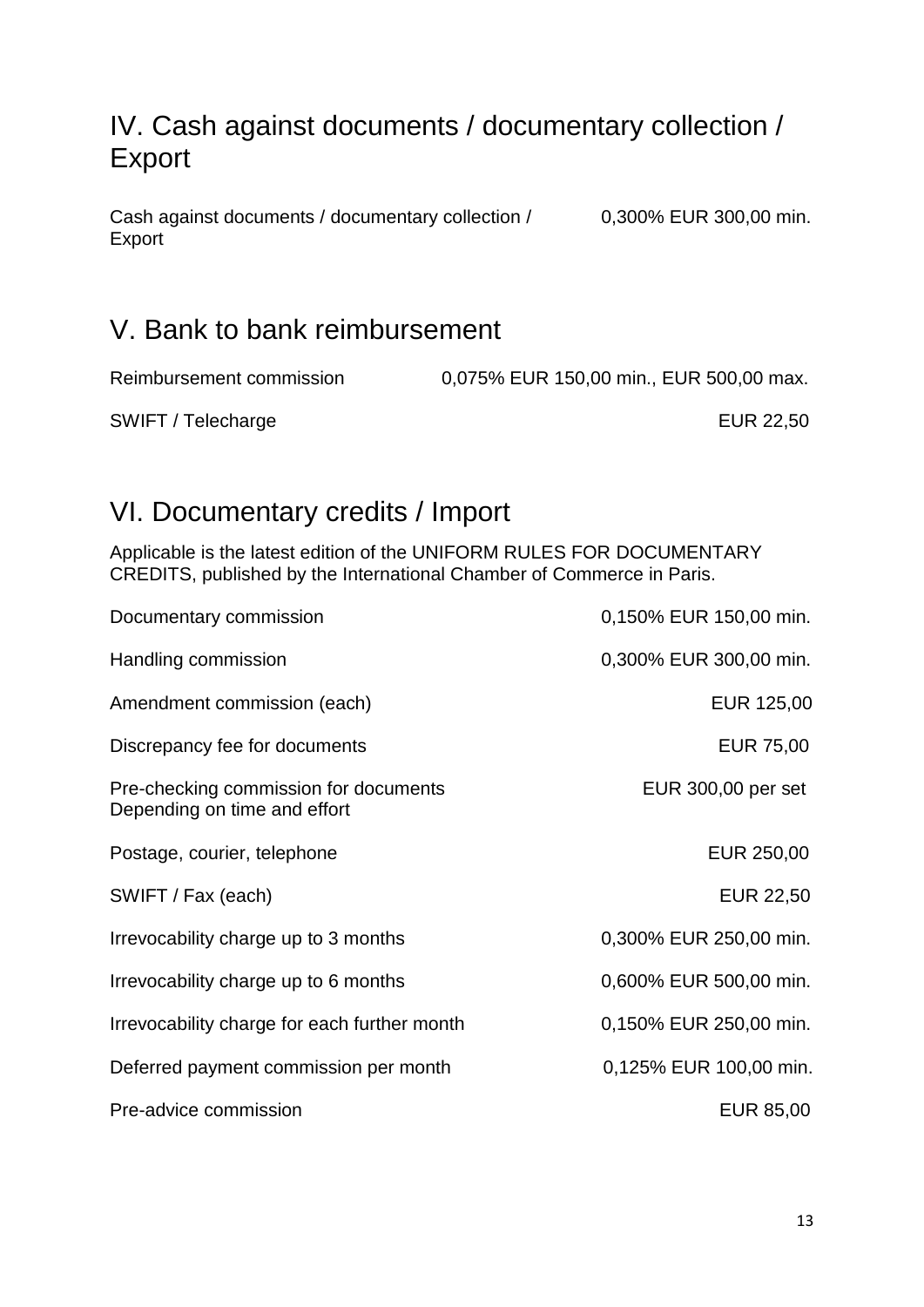#### VII. Cash against documents / documentary collection / Import

Cash against documents / documentary collection / 0,300% EUR 300,00 min. Import

#### VIII. Guarantees

| For handling guarantees (without our responsibility)<br>- Advising commission<br>- Amendment fee | EUR 150,00<br>EUR 100,00 |
|--------------------------------------------------------------------------------------------------|--------------------------|
| For issuance of guarantees and counter guarantees<br>- Issuance commission<br>- Amendment fee    | EUR 300,00<br>EUR 150,00 |
| SWIFT- / post- / courier charges                                                                 | EUR 50,00                |
| Guarantee commission as per individual agreement                                                 | EUR 300,00 min.          |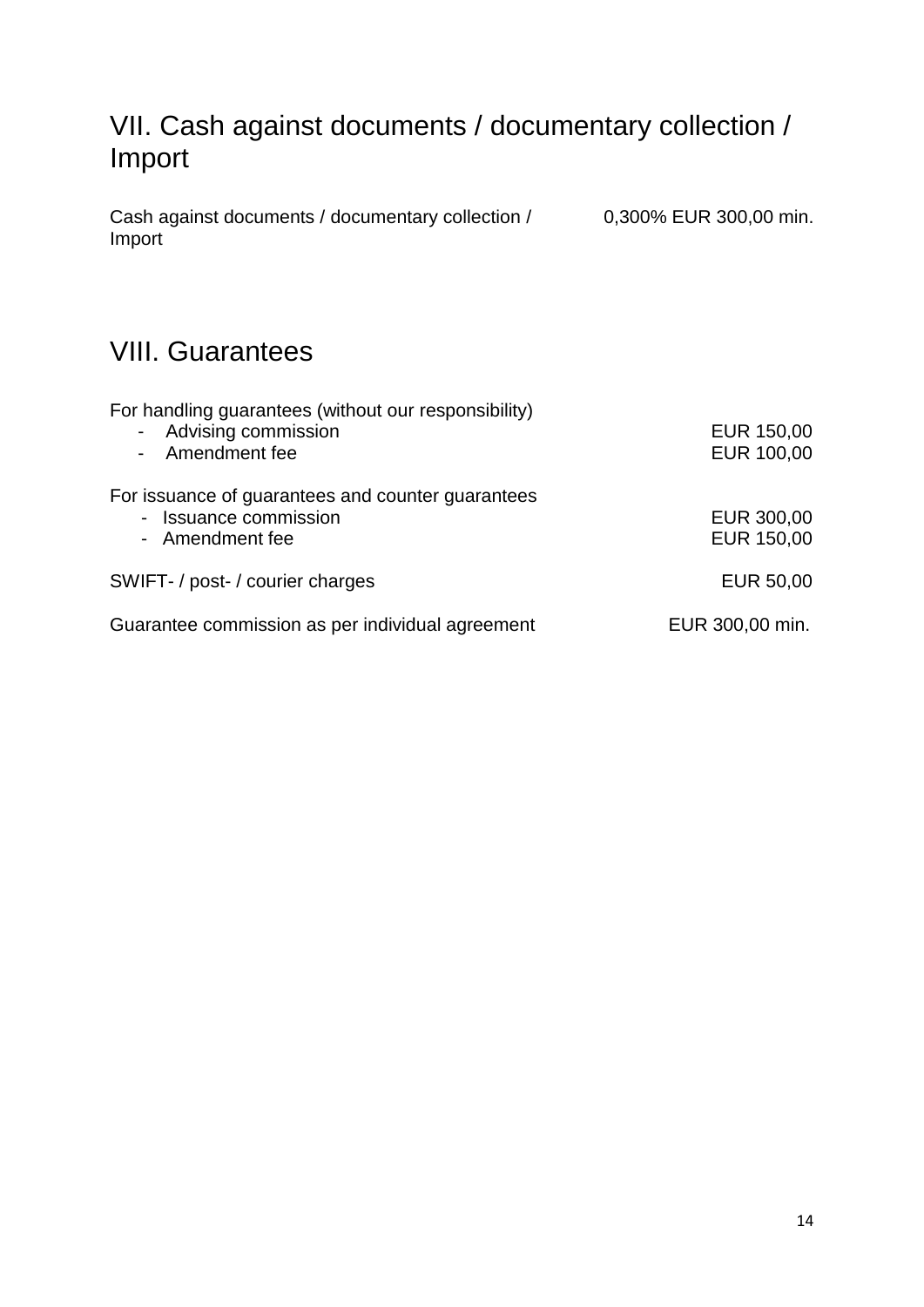### **G.**

# **Payment conditions / corporate customers**

#### **Payments -Euro (Non-European Community) and foreign currency-**

| 11.00 a.m.     |
|----------------|
|                |
| 1 working day  |
| 2 working days |
|                |

#### **Commercial payments (MT1xx) (all fee versions – OUR, SHA, BEN)**

#### **Valid for incoming and outgoing payments**

| from                                 | to                                     | Rate   | Min         | <b>Max</b>            |
|--------------------------------------|----------------------------------------|--------|-------------|-----------------------|
| <b>Euro</b>                          | <b>Euro</b>                            | %      | <b>Euro</b> | <b>Euro</b>           |
| 0,01                                 | 500,99                                 |        |             | 5,00 fix              |
| 501,00                               | 50.000,99                              | 0,400% | 5,00        | 150,00                |
| 50.001,00                            | 100.000,99                             | 0,300% | 150,00      | 300,00                |
| 100.001,00                           | 500.000,99                             | 0,300% | 300,00      | 750,00                |
| 500.001,00                           | 1.000.000,99                           | 0,250% | 750,00      | 1.250,00              |
| 1.000.001,00                         | 10.000.000,99                          | 0,125% | 1.250,00    | 2.500,00              |
| 10.000.001,00                        | 50.000.000,99                          | 0,025% | 2.500,00    | 9.500,00              |
| 50.000.001,00                        |                                        | 0,020% | 10.000,00   | 15.000,00             |
|                                      | Third party bank charges will be added |        |             |                       |
| Amendments, cancellation of payments |                                        | Euro   |             | 50,00/100,00 per item |
| Adjustment of value dates            |                                        | Euro   |             | 100,00 per item       |

resulting in interest payments **plus** interest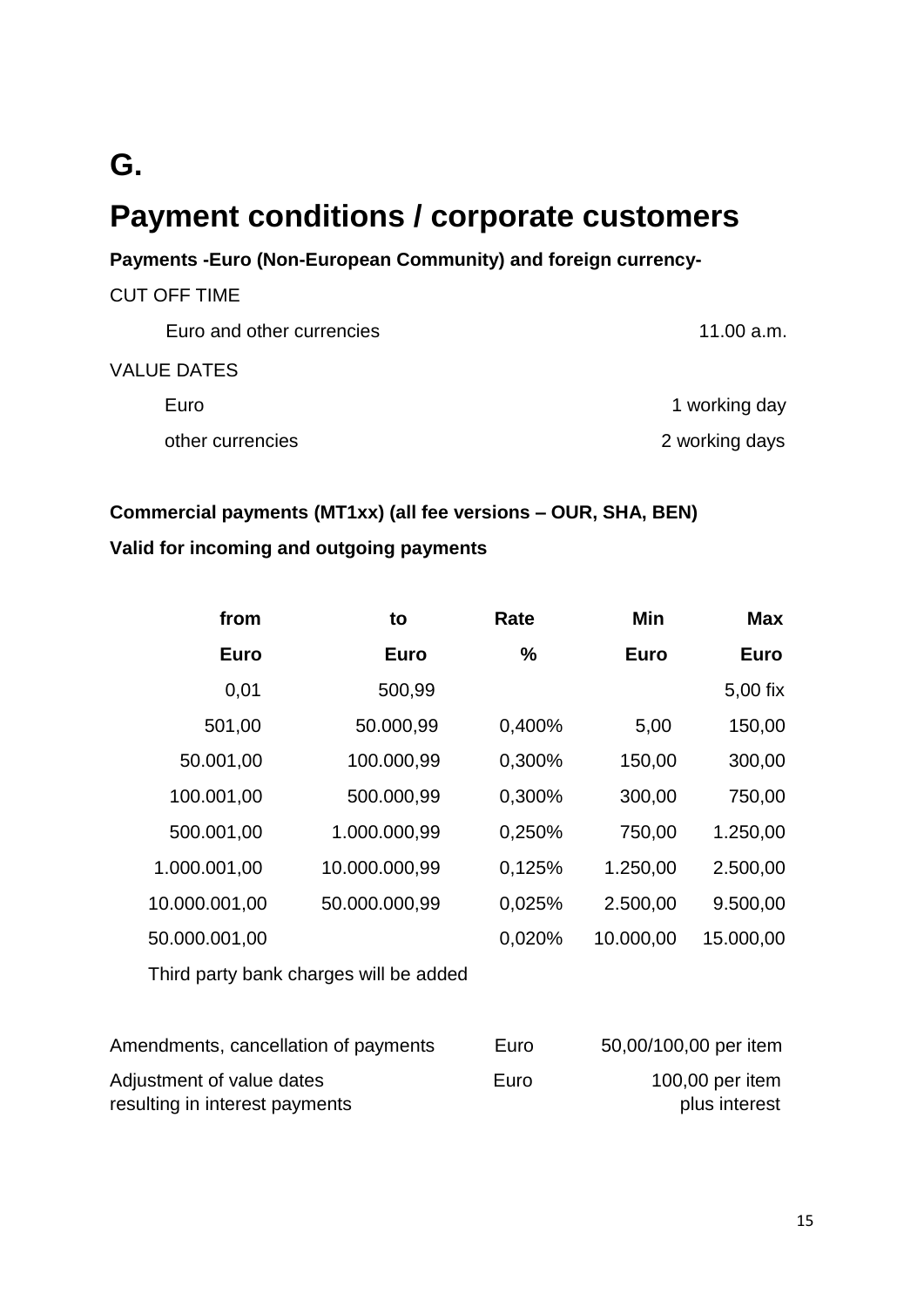| SWIFT payment orders causing investigations            | Euro 50,00 |
|--------------------------------------------------------|------------|
| SWIFT payment orders causing repair<br>(non-STP items) | Euro 50,00 |

Working days for remittances: A working days means any day on which the payment service provider involved in the execution of a payment transaction is open to business as required for the execution of a payment transaction. The bank maintains the required banking operation for the execution of payment transactions on all work days, with the exception of Saturdays and 24th and 31<sup>st</sup> December.

#### **H.**

# **Payment conditions / banks**

#### **STRAIGHT THROUGH PROCESSING - STP-**

Fees are based on the SWIFT format requirements which arise from the general use of BIC codes and the omission of field 72. In addition the SWIFT-GUIDELINES FOR STRAIGHT THROUGH PROCESSING published by the PAYMENT COUNCIL under www.eur.lex.europa.eu and EU Guideline ECB/2015/930 for TARGET 2 apply to commercial payments. In case of noncompliance with the STP-rules a repair fee will be charged.

| <b>CUT OFF TIME</b>                                                                                   | Euro | 9.00 a.m. |        |
|-------------------------------------------------------------------------------------------------------|------|-----------|--------|
| <b>VALUE DATES</b><br>Euro                                                                            |      | same day  |        |
| <b>CLEAN PAYMENTS</b>                                                                                 |      |           |        |
| Payments by order or in favour of financial institutions<br>- account with third bank - (MT200) - STP |      | Euro      | 5,00   |
| Payments by order or in favour of financial institutions<br>account with third bank - (MT202) - STP   |      |           | 5,00   |
| <b>COVER PAYMENTS (MT202C)</b>                                                                        |      |           |        |
| Payments by order or in favour of financial institutions<br>(account with us)                         |      | Euro      | 100,00 |
| Payments by order or in favour of financial institutions<br>(account with third bank)                 |      | Euro      | 150,00 |